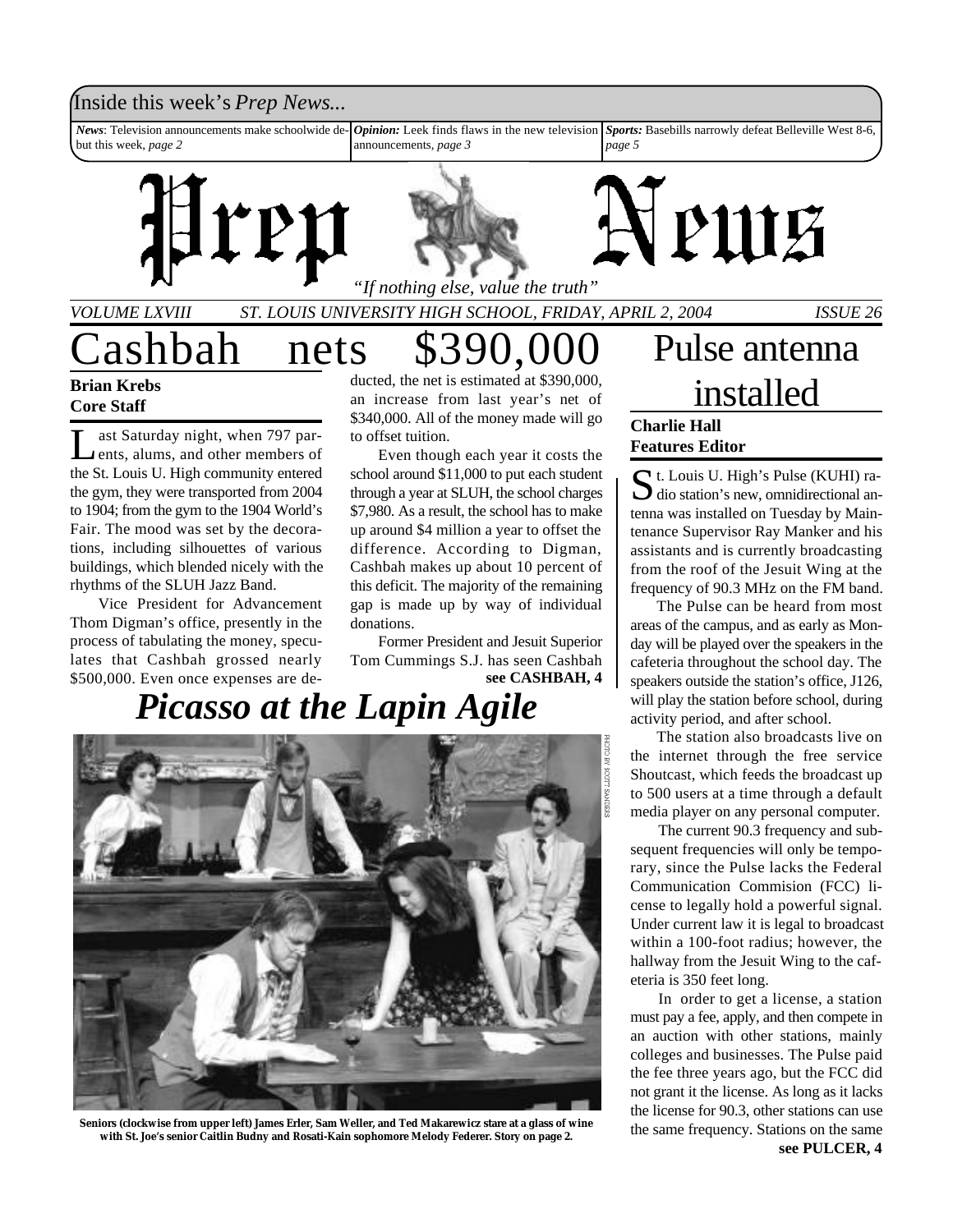## **News** April 2, 2004 Dauphin Players present *Picasso at the Lapin Agile*

#### **Paul Barker Reporter**

The St. Louis U. High Dauphin Players' production of Steve Martin's he St. Louis U. High Dauphin Play-*Picasso at the Lapin Agile* deserves a fantastic opening line in any article that heralds it. Unfortunately, it's too late for that, so the play will have to speak for itself. Bursting with the energy of new ideas, the flair of Bohemian Paris, and the hilarity of absolute absurdity, the play could not be more true to life, especially if your life involves bladder malfunctions, visitors from the future, and lots of wine.

The play is set in the Lapin Agile, a real-life bar in turn-of-the-century Paris where artists and philosophers met to discuss their passions and revelations. Freddy, played by senior James Erler, emerges amidst the fanfare as the bar's owner who is somewhat miffed by the tardiness of his girlfriend Germaine, portrayed by St. Joseph's Academy senior Caitlin Budny. For a brief moment, if you ignore the bright colors, lively music, and the word

"comedy" on the program, you might wonder, "Could this be a serious play?"

Of course not. Absurd characters never stop flowing onto the set. There's Gaston, played by senior Ted Makarewicz, a "newly old" man who has started to appreciate his age and has a kind of expertise regarding women. The enthusiastic Albert Einstein, brought to life by senior Sam Weller, bursts in with remarkable theories and meticulous observations. Pablo Picasso himself, whose spirit is cooperatively infused into the body of senior Christian Gossett, commands the bar's attention with his lust and passionate vision.

The central premise of the play is that not long after this fictional meeting of the two geniuses, Einstein published the Theory of Relativity and Picasso created his most famous work, *Les Demoiselles d'Avignon*.

The geniuses don't stop there. The play also includes a little known singer from the future, a fellow who goes by the name of Elvis, transported into the past via junior Kevin Becvar. When asked for a quote, Becvar seemed to be suffering from jetlag. "Quote? Uh, hold on a second." He produced a characteristic swing of the hips and was gone.

Rosati-Kain sophomore Melody Federer dashes between the roles of the sexy Suzanne, the sexy Countess, and the not-sexy exuberant admirer. Junior Paul Barker explodes onto the set as the quirky and obnoxious Charles Dabernow Schmendiman, a Jewish inventor who is, to say the least, enthusiastic about his creations. The slick and finely-tuned Sagot, played by senior Peter Gosik, also drops in to have a few drinks, smoke a few cigarettes, and flaunt his artistic taste.

Directed by Kathryn Whitaker, *Picasso at the Lapin Agile* should delight all audiences (I mean, hey, it's by Steve Martin!). Tickets for the remaining Saturday and Sunday shows have been on sale for some time now, but they continue to be available. The show is supposedly at 7:30 p.m. both nights, but as Einstein may explain, it's all kind of relative when it comes to time.

## Television announcements introduced this week

#### **Timo Kim Core Staff**

 $\prod_{c}$ ast Friday, St. Louis U. High changed its announcement format from a list of bulletins read over the PA system to a scrolling series of announcements displayed on televisions throughout the school. Coordinated by librarian Sharon Zilske and computer science teacher Tim Rittenhouse, the new system presents each announcement on the screen for a brief amount of time in a preset order.

After learning about a similar system at Kirkwood High School, English department chair Bill George proposed the idea in an Instructional Council meeting last semester as an alternative to the PA announcements.

"It seems to me that all those announcements are so distracting that they've lost some of their effect. It's just too much; people don't pay attention," said George.

Since SLUH finished placing monitors in all the classrooms and completed the school-wide wiring system last summer by installing systems in the library, band rooms, and cafeteria, the administration decided to give the scrolling system a trial run. Consequently, George visited Kirkwood High in January to see how their system worked. Principal Mary Schenkenberg later talked with Rittenhouse and Zilske about setting up the scrolling announcements. George then presented the system to the Instructional Council for approval.

Currently, faculty who want to run messages on the scrolling display can either give Zilske a hard copy of the announcement or e-mail it to her. After she finishes compiling the bulletins into a Powerpoint presentation, Zilske then feeds the presentation into the Dukane system in order to display it on the monitors during the day. Announcements longer than six lines stay on the screen for ten

seconds, while all other announcements only last for six seconds, usually totaling a run time of less than five minutes. In addition, Zilske periodically updates the scroll list during the day with new announcements having a red background.

With this new system, students can view the monitors for information throughout the day instead of having to listen to announcements after class. In addition, students will be able to access the announcements from every classroom rather than waiting to read the announcements in the main office. However, Schenkenberg emphasized that it is unlikely that scrolling announcements will completely replace PA announcements.

"We would like to have as many (announcements) go through (the new system) as possible," said Schenkenberg, "but we will never be able to eliminate (PA announcements) completely, because things come up, administrators need to **see NEWSFLASH, 9**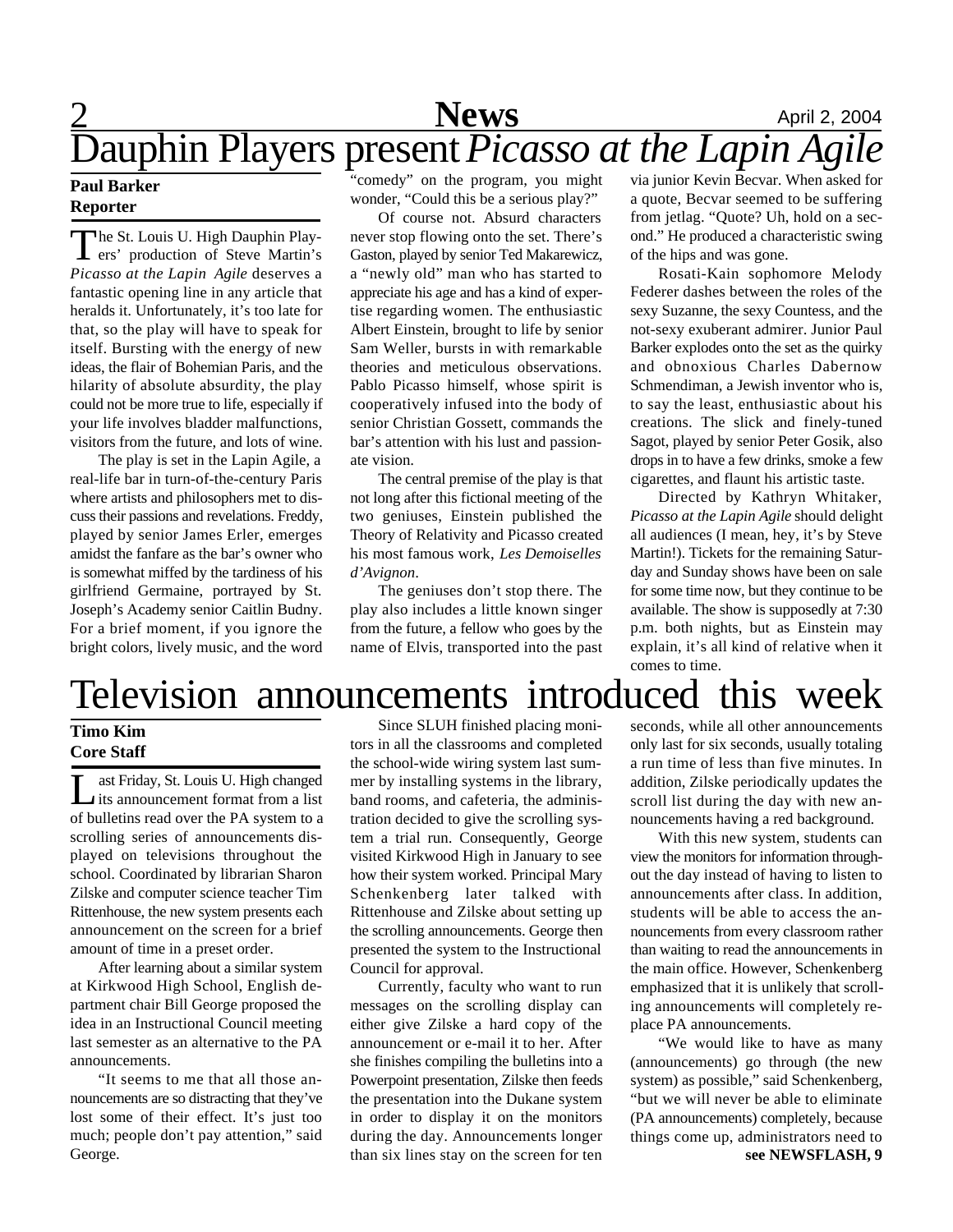### April 2, 2004 **Opinion** 3 LETTER TO THE EDITOR Leek, '04, discusses scrolling announcements

To the Editor:

I am a little confused about the recent changes in the annoucement procedures, so I am writing to the *Prep News* in the hopes that I might become better informed about this most recent change to my school.

I understand the need to streamline the announcements, as they have been getting out of hand, but I don't see how having the students stare at slides is an improvement. True, listening to the announcements takes time, but when each announcement is granted enough screen time to be read and reread an average of 17 times (yes, I counted), it seems to me that we are just transferring the delay to another medium. Also, while the argument can be made that this will make it easier for the students to find out where they are supposed to go, since the slides repeat, one must also take into consideration the greater ease with which these can be ignored. I may not always have been listening to anouncements, but I have always *heard* them, and when my name was called, I could always go to the office to see what I had missed. Now I don't even realize when I'm needed because for the most part I ignore them until the end of the day. I would also like to note that black text on a dark blue background does not exactly fit my idea of a high contrast display; maybe a reconsideration of some of the color choices is in order for some of the slides.

I realize that the administration has our best interests at heart when making decisions such as the one I am currently discussing; however, in many of the changes that have been made, there have been a series of common sense flaws that have tainted the good intentions of those in charge. My recommendation would be to consult with some of the students concerning some of these changes in regard to their actual helpfulness and their execution; it is we, after all, that are most affected by such changes. If need be, I'd volunteer myself for such consultation, although I think this job would be best handled by some student-elected organization such as, I don't know, STUCO!

I have heard and read of repeated attempts for greater collaboration between STUCO and the administration, yet in a simple situation such as this, in which little or no money is involved, possible consequences are mild at best, and the students are those greatest affected by any minor problems (such as those that have occurred so far), this collaboration seems to have failed. To be honest, I am not sure if STUCO was consulted in this matter, but either way I am disappointed. Either the administration felt that it could not seek input from the student leaders in even a simple procedural change such as this, or both the administration and the student-elected leaders missed several common sense flaws with this system (a possibility that scares me, quite frankly).

I know that this letter may be received as an overreaction to some simple oversights, but I hope that I have made it clear that I see these oversights as a manifestation of a larger problem. Something is lacking in our student-administration collaboration; it is either insufficient or nonexistent. If this school is truly meant to be run for the better education of the student, I can't understand how such a situation can be allowed to continue.

Jon Leek,'04

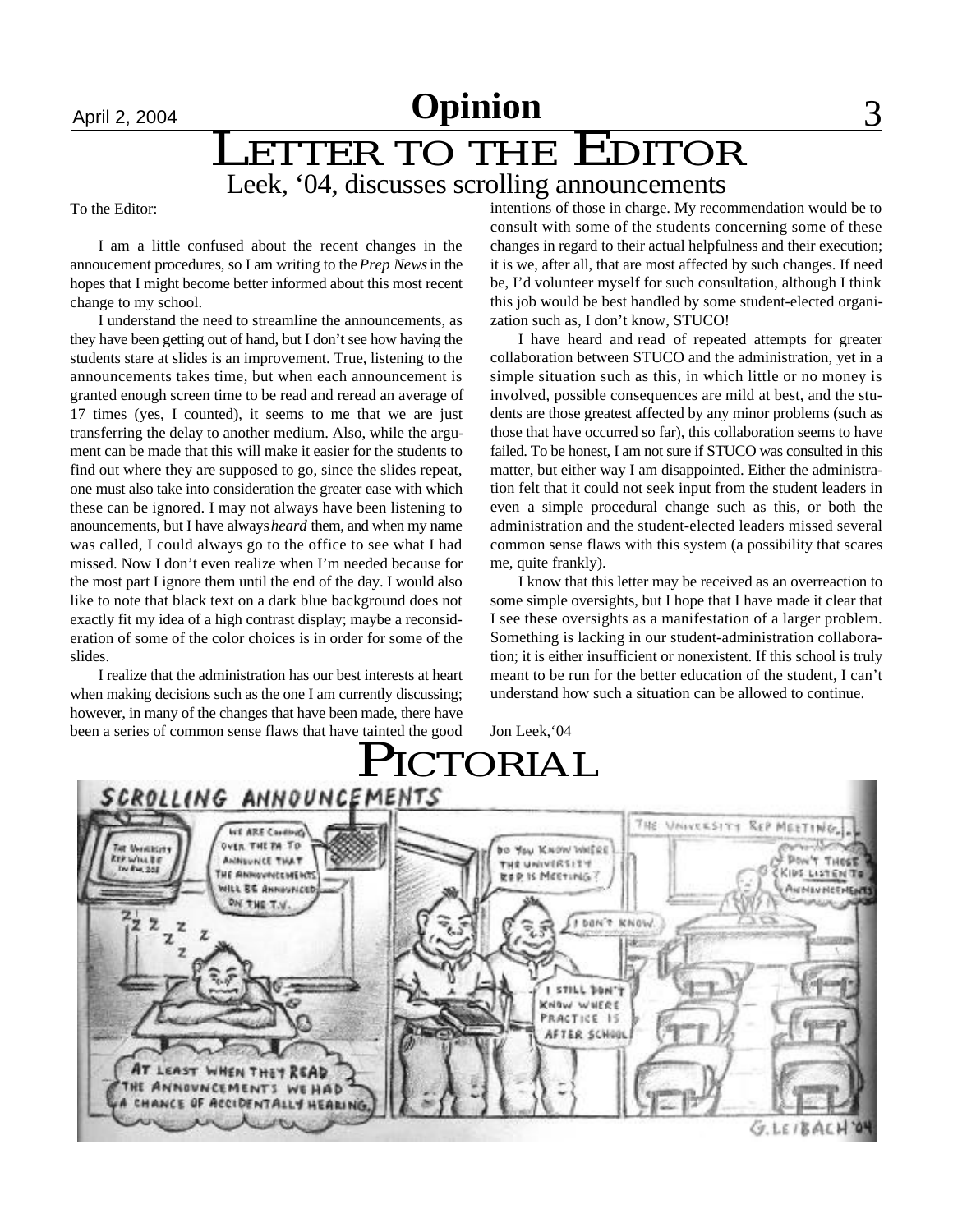### **1 News** April 2, 2004 PULCER

#### $(from 1)$

or nearby frequencies causes interference.

The station has undergone major changes in the past year through the leadership of general manager junior Brad Tissi. "We're trying to make everybody have more respect for the station. We want to get integrated into the school before the (television Broadcast Club); otherwise, people will just focus on that," Tissi said.

The station has purchased new equipment in addition to the antenna, including a computer, a printer for making T-shirt transfers, a phone line mixer, and other miscellaneous items. The phone line mixer allows callers and the DJ to communicate on air.

In addition to computer overhauls by senior Erik Buchholz, Tissi completed some cosmetic work in the Pulse's cramped office, including painting the Pulse logo on the wall.

Having spent about \$400 of the Pulse's mostly unused 2002-2003 budget, \$100 donated from STUCO to pur-

### CASHBAH

#### (from 1)

evolve over the years, noting that it is the "social capital" of

Cashbah that makes it worthwhile. Cummings explains, "The companionship of students" and the mothers working on Cashbah and "the fun (the students) had serving (the guests)" are all examples of "social capital." Cummings added, "Cashbah transcends just the finances."

Making up a chunk of the net was the oral auction,

which made nearly \$140,000, and the silent auction, which made up about \$18,000. The school made a hefty \$85,000 on Fund-A-Need. Fund-A-Need first bechase a receiver, and \$100 of this year's current budget, the Pulse's office uses duct-taped milk crates for shelves because Tissi does not want to spend any more money than necessary. Tissi plans to place receivers in the weight room and the rec room.

An added feature of the Pulse next year will be the ability to broadcast playby-play coverage from SLUH sporting events. Theology teacher and next-officedoor neighbor Matt Sciuto donated an old sound mixer used for mixing audio onto various media, and, with an RCA to stereo cable and a 3/32" phone adapter, Tissi has modified it cheaply into a portable broadcast device requiring only a telephone to dial into the Pulse's phone line. A similar, professionally-manufactured device costs \$225 new.

Tissi plans on giving away promotional packages to listeners. The packages will be put together from material sent from record companies that include fulllength CDs, singles, posters, bookmarks, and stickers. "The first one down here, or

gan three years ago as a way for people to donate freely without receiving anything

in return.

 Two of the most sought-after items happened to be sportsrelated. St. Louis Cardinal Albert Pujols's autographed bat was sold for \$1,800. The soccer ball signed by the state champion SLUH soccer team went for \$2,000.

 Some of the most popular prizes, however, were the various trips with faculty and staff members. SLUH President Paul Sheridan, S.J.'s Cardinals game went for

\$3,100; "Rollin' On the River" with Principal Mary Schenkenberg went for \$700. An unexpectedly large prize was the barbeque with Ray Manker and Al Teske

the third caller will get (a package). But no running, no running," Tissi said. KUHI also plans on contacting the Point, the River, and KMOX to help out with collecting giveaways. "They helped us out in the past," Tissi said.

"I want to encourage teachers to come do this," Tissi said. Jim Knapp, S.J. originally had the idea of giving the Pulse its own phone line. According to Tissi, math teacher Dan See has expressed interest in making his popular classroom show "open line"—free time at the end of class for students to talk about whatever they please—a radio reality.

Tissi plans on having a "grand reopening" of the station either this year or in the beginning next year. "(The Pulse) has potential for other stuff besides a dinky little radio station, and I want to tap into that," Tissi said. He also plans on the Pulse sponsoring a battle of the bands next year.

The Pulse can be reached by phone at 531-2753, and its internet broadcast can best be reached by searching for "SLUH" on www.shoutcast.com.

which was auctioned for a whopping \$7,200.

The Hummer limo for prom was sold for \$1,600.

Co-chair Janet Martin reflected on last Saturday's festivities by saying simply, "Everything went so smoothly." She was especially impressed with the cleanup on Sunday morning. Martin noted that because of the huge number of volunteers that helped on Sunday, "By noon the next day you would not have known that Cashbah existed…. The volunteers at Cashbah are the most incredible people you'd ever meet."

Digman attributed Cashbah's "tremendous success" to the huge amount of volunteers, student and adult alike.

#### **BABY CHIK**

At 11:06 p.m. on Monday, March 29, Pastoral Director Tim Chik and his wife Stacey welcomed Timothy Joseph Chik into the world. Timothy Joseph was 20.5 inches long and weighed 7 lbs., 8 oz.



**The auctioneer hard at work during Cashbah.**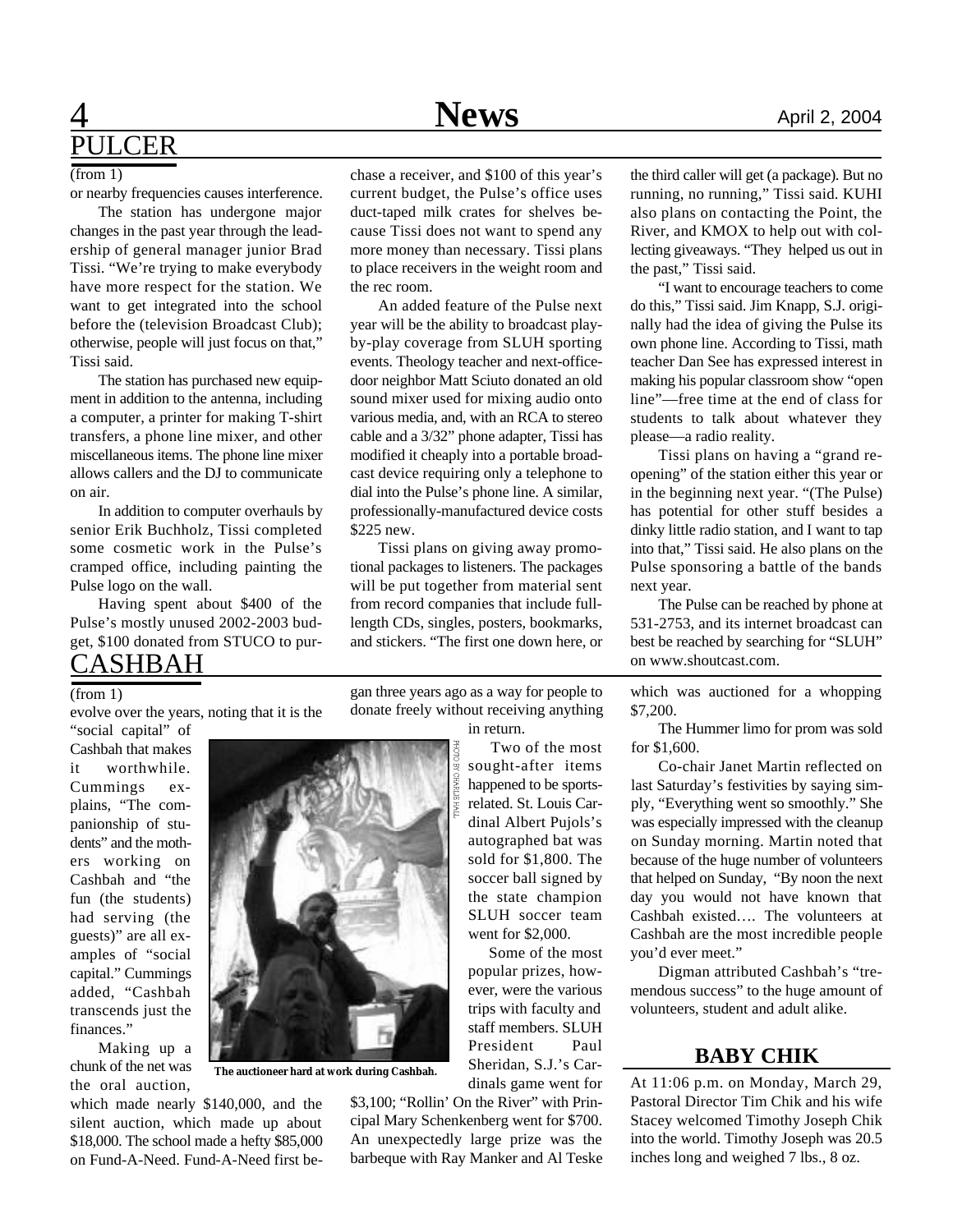## April 2, 2004 **News** 5 Pujolsbills slip past Belleville West, 8-6

#### **Justin Rottger Reporter**

Having won their season opener, the St. Louis U. High varsity baseball aving won their season opener, the team hoped to dominate again in their second game of the season against their wrong-side-of-the-river opponent, Belleville West. Although close, SLUH pulled off an 8-6 victory.

The Maroons tagged SLUH starter junior Matt Ikemeier for one run in the second off an extra base hit with no outs, but Ikemeier settled down and struck out two to end the inning.

The Jr. Bills answered in the bottom of the third, scoring six runs. Senior Rick Wiese scored on a wild pitch for the first run. Senior Paul Beck walked and stole two while on the basepaths to put himself into scoring position for junior Mike Deelo, who delivered a single to left field for an RBI (2), putting SLUH up 2-1.

The offensive eruption continued

# T-Racks begin season on high

#### **Dan Heard Reporter**

The 2004 St. Louis U. High track team<br>is an extremely balanced squad. Un-The 2004 St. Louis U. High track team der the leadership of new head coach Jim Linhares, the team looks to have a very successful season, a season which began last Saturday at the McCluer North Invitational. The match was not scored with team points, but individual Jr. Bills performed well.

On a warm day, the track team performed well in all events. The distance runners, a perennial strength of the team, posted strong finishes, with the 4x800 meter team of seniors Andrew Linhares, John Oliver, Steve Nagel, and junior Charlie Samson taking first place with a time of 8 minutes, 22.4 seconds.

In the 3200-meters, SLUH captured the top three places, with junior Kevin Turckan taking first (10:12.10), junior Greg Abts in second (10:27.2), and sophomore Dan Marincel taking third (10:41.9).

when senior Tyler Aholt tripled over the center fielder's head to drive in juniors Ryan Morgan and Brandon Beal, extending the Jr. Bills' lead to 4-1. The Jr. Bills scored six runs in the third inning with two outs and had extended their lead to 7- 1 after four.

However, trouble brewed in the top of the fifth, as Belleville West cut the lead to 7-4 with two hits off Ikemeier, who also hit a batter. Head coach Steve Nicollerat called on senior southpaw Tom Economon to bail Ikemeier out of the jam. The fourth run scored, but Economon struck out a man to end the inning.

Two costly footwork errors, as described by Nicollerat, two walks, and a hit allowed Belleville West to creep within one of the Jr. Bills. With Morgan in relief, Ikemeier, the replacement in right field, ended the top of the sixth inning by throwing a Maroon runner out at home, certainly the key play of the game.

Junior Tony Molina was hit by a

# In the field events, discus thrower

senior Tony Cattaneo threw 129' 5", good enough for fourth place in the event, while senior long jumper Brent Harvey also took fourth place with a jump of 20' 4".

The sprinters also had strong performances on the day. The 4x100-meter relay team of sophomores Paul Chaney and Stephen Simmons and seniors Harvey and Dan Heard took first place with a time of 43.79.

The 4x400-meter team of Chaney, Simmons, and seniors Joe Welling and Nagel took second place with a time of 3:34.35. Chaney also earned first place finishes in the 100-meter (10.6) and in the 400-meter, (50.6).

Simmons also placed first in the 200 meter with a time of 22.91 and in the 300 meter hurdles, posting a time of 41.52.

Commenting on the success of the well-rounded track team, head coach Jim Linhares said, "SLUH track won't be under the radar any more."

pitch in the bottom of the sixth by a sidewinding Belleville West reliever and later scored on a hit by Wiese. SLUH led 8-6 after six innings, and Morgan cruised through the top half of the seventh, striking out two to end the game. A close call for sure, but SLUH was able to pull off the victory, improving their record to 2-0 on the season.

That St. Louis spring has arrived though, and rain prevented the chance of playing on Friday, March 26 against Normandy; Monday, March 29 versus DuBourg; and Tuesday, March 30 against St. Mary's.

SLUH plays today against McCluer North at 4:15 p.m. at Forest Park and tomorrow against Hannibal at Forest Park at 11 a.m.

### Tennis aces CBC across the board **Pat Miller Reporter**

A fter being rained out at Marquette fter being rained out at Marquette the Tennisbills came Tuesday afternoon when the Cadets of CBC visited the Dwight Davis Tennis Center. In a strong opener, SLUH defeated CBC in all events.

Coach Dennis Dougan decided to let freshman Abe Souza open the year in the no. 1 singles slot for St. Louis U. High, and Souza faced a challenge in the first match of his high school career.

Souza and his CBC opponent traded games until the Cadet went up 5-4. Souza needed to hold his serve to keep his hopes of winning the first set alive, and he did so, evening the set at five games apiece.

The final two games of the set were hard-fought, but Souza was able to persevere and take the first set 7-5. Souza took the confidence of winning the first set and overwhelmed his opponent in the second set to win the match 7-5, 6-1.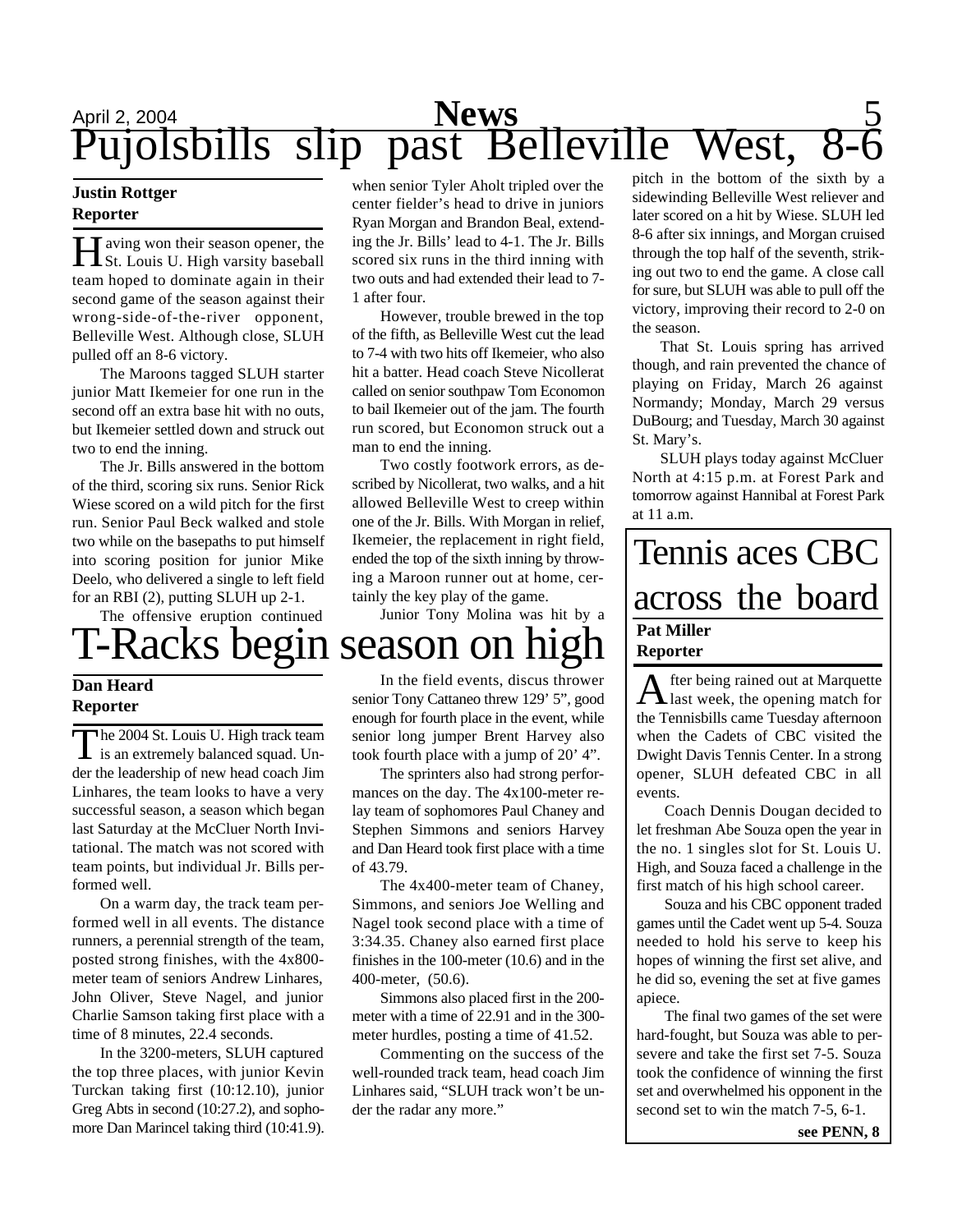## **6** April 2, 2004 Frisbills take second in state

#### **Tim Huether Core Staff**

O ver the weekend, the St. Louis U.<br>High Ultimate Frisbee team placed ver the weekend, the St. Louis U. second in the Missouri State Championships in Kansas City. The team finished second, impressive because the team doesn't have a coach and six of the 12 players that made the trip had never attended an Ultimate Frisbee tournament before.

Rockhurst Jesuit hosted the tournament in Kansas City, and six teams attended: SLUH, DeSmet, Webster Groves, Rockhurst's varsity and junior varsity teams, and a team from Manhattan, Kansas. Rockhurst brought in the team from Manhattan to fill out the bracket, despite the fact that it was the Missouri State Championship.

The tournament called for pool play against all five other teams, and then a ranking of the top four teams in a semifinal bracket. The fifth- and sixth-seeded teams would play for fifth place.

The first game was on a windy Saturday morning against MCC rival DeSmet. The  $(Pi)r^2$ bills showed signs of fatigue from the five-hour journey while DeSmet sauntered to a 9-1 lead.

However, some inspiring, albeit loud, words from captain John Weaver led the Discbills to a valiant comeback, as SLUH scored eight of the next ten goals to cut the DeSmet lead to 11-9.

SLUH's efforts were for naught, however, as DeSmet went on to capture the next two touchdowns and the game, 13-9.

SLUH's next game came against the tournament favorite, the Rockhurst Hawklets. The Frisbeebills hung with Rockhurst through halftime, trailing just 7-5. However, soon after the half, a Rockhurst captain arrived from taking the SAT, and the Jr. Bills scored only one more touchdown the rest of the way, losing 13-6.

After a short break for lunch, the Discbills began their game against Manhattan as the sky darkened and the wind picked up. The wind proved to be a huge factor, as the vast majority of points were scored when a team was facing downwind. Although Manhattan had no subs and SLUH had five, the Frisbeebills trailed 7-6 at halftime.

McCarthy decided to try a new defensive strategy coming out of the half, and it worked effectively, as SLUH scored seven of the next nine touchdowns to emerge victorious, 13-9.

The weather continued to worsen as the Jr. Bills began their fourth game of the day, this one against a weak and demoralized Rockhurst junior varsity team. The JV was no match for SLUH as rain soaked both teams, and SLUH coasted to a 13-1 rout, bringing their tournament record to 2- 2 and concluding the games played Saturday.

On Sunday, the tournament was moved to Rockhurst's stadium, which is equipped with artificial turf, due to the saturation of the park.

Also, after playing SLUH, Manhattan realized that it could not continue the tournament with only seven players and returned home. The tournament organizers decided to combine the Rockhurst varsity and junior varsity teams and forego the final round of pool play. The semifinals were played immediately. SLUH (2-2) faced DeSmet (3-1) and Webster (2-2) faced Rockhurst (4-0). SLUH received a better ranking than Webster because its two wins came in full games, while one of Webster's victories was a Manhattan forfeit.

SLUH's semifinal match against DeSmet began at 9:30 a.m., but apparently, this time DeSmet slept in. Rejuvenated by the soothing warmth and cool of Icy Hot, and with their muscles relieved the night before by a dip in a hot tub, the Frisbeebills jumped out to a 5-1 lead. DeSmet soon closed the gap, however, tying the game at 5-5. SLUH made a decision not to the let this game get away from them and went into halftime up 7-5.

The Discbills claimed the first touchdown after halftime and traded touchdowns **Matt Koch Reporter** Titleistbills defeat Griffins by two strokes for first win of season

 $A$ s the fairways turn green and the Jr. Bills golf s the fairways turn green and the team once again emerges from its winter hibernation ready to take on the challenging teams of the MCC.

Under head coach Greg Bantle, the Birdiebills return five starters from last year's squad: seniors Pat Neuner and Matt Koch, juniors Kyle Ortmann and Matt Bartch, and sophomore phenom Alex Luebbert. Also added to the mix will be senior Dan Pimmel, juniors Pat Tiefenbrun, Steve Lestmann, and Tom Junker, and sophomore Mike Doherty.

There are high expectations for this year's squad after a disappointing 2003 campaign in which the Arnie'sownBills failed to qualify anybody for the state tournament.

With high hopes, the Ballgofarbills rolled into Normandie golf course on Tuesday ready to face a Vianney squad who had not given them much trouble in the past. Despite damp fairways, drenched bunkers, high winds, and handfreezing weather, Neuner still managed to bring the competition to its knees, firing the lowest score, 38.

"I could barely feel my hands," Neuner said after the round. Tiefenbrun followed Neuner with a solid round of 43, and the rest of the team's scores ranged between 44 and 47. When the scores were tallied, the Jr. Bills emerged victorious by a slim margin of two strokes, a close win, but a win nonetheless.

This win should give them some positive momentum as they look to face a potentially dangerous CBC squad on Thursday at Glen Echo.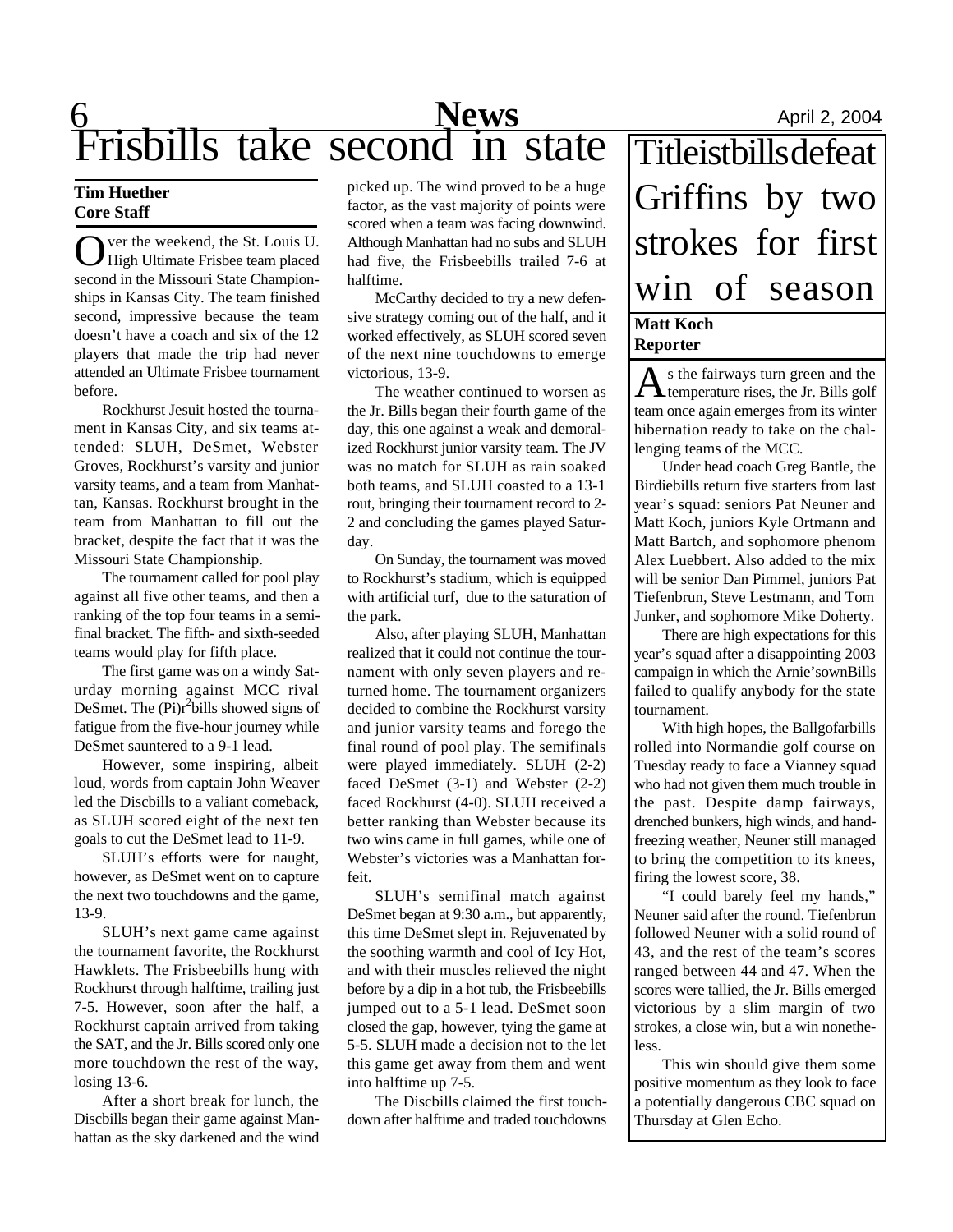## April 2, 2004 **News** 7 Rollerbills drop two more before midpoint

#### **Ryan DuBois Reporter**

The first half of the St. Louis U.High<br>varsity inline hockey season has been The first half of the St. Louis U.High a difficult one to say the least. Following a pair of opening blowout losses to Fort Zumwalt South and Oakville, the Missionbills suffered tough defeats in two winnable games against Rockwood Summit and Parkway South last weekend.

With their chances of a playoff appearance already at stake, the Jr. Bills faced off against the Lafayette Lancers Friday night hoping to garner their first victory of the season and turn things around.

The opening minutes of the first half saw relatively even play between the two clubs, as both teams played strong defense and prevented the opposition from obtaining any quality scoring chances. The Lancers, like the Tourbills' previous two opponents, proved to be a solid allaround team with exceptional puckhandling skill. Lafayette also possessed one particularly dangerous forward whom the SLUH defensemen would have to keep in check throughout the entire game if they hoped to win.

Unfortunately, it was the Lancers who struck first, netting the game's first goal on an impressive back-door play during which the Jr. Bills left an opposing forward completely unguarded near the side of the net.

Lafayette made it a two-goal game less than 20 seconds later on a rather fluky bad-angle shot that found its way underneath the pads of junior goaltender John Pecher. Although the two teams fought hard for the next ten minutes, the half ended with no additional scoring.

Lafayette came out strong in the second period, opening the half with a quick goal to extend their lead to three. The Jr. Bills, however, refused to give up, and intensified their offensive efforts.

Junior Matt Spaeth finally put the Snowconebills on the scoreboard on a rebound attempt following a battle in front of the Lafayette net. Several minutes later, senior captain Dane Moody cut the Lancers' lead to one on a pass from freshman Chris Place.

Having broken free of their initial offensive stagnation, the Jr. Bills battled to try to tie the game. The Lancers, however, were equally determined, and tallied two more goals (one on a shorthanded breakaway) to make it a 5-2 game.

The Puckbills would still not quit, and continued to throw shots at the opposing net. With six minutes remaining, junior defensemen Steve Fedchak snuck a long, sinking slapshot from the center red line past the Lafayette goaltender. Shortly thereafter, the Lancers took a tripping penalty, giving the Jr. Bills a crucial power play and the opportunity to make a comeback. The man-advantage was negated, however, when senior Pat Sommer was penalized on an extremely questionable slashing call after a stoppage in play.

 After that, things fell apart for the Jr. Bills. An additional SLUH penalty gave Lafayette extended power play time, and the Lancers whipped three shots past Pecher in the span of one minute. When the final buzzer sounded, a once-promising game for the Jr. Bills had withered into an 8-3 loss.

 Still hoping to obtain a victory before the halfway mark of the season, the Rollerbills made the trek out to St. Charles to battle St. Charles West the following Monday. West entered the game undefeated, and for good reason. The Warriors were an extremely disciplined squad who ran a highly-organized offense, moving the puck patiently and efficiently.

 Despite the Viperbills' best efforts to keep West off the board, the first half unquestionably belonged to the Warriors. After six minutes of scoreless play, the

**see OHFER, 8**

# team defeats two out-of-state

#### **Tyler Orf Reporter**

The St. Louis U. High lacrosse team<br>overcame a few stumbles at the beovercame a few stumbles at the beginning of the season to win two in a row this week, defeating two out-of-town opponents. The Laxbills defeated a strong Lake Forest team (Chicago) 9-8, and smothered the inexperienced Park Tudor team (Indianapolis).

On Saturday morning at the Fenton Soccer Park, the SLUH Lacrosse team knew it needed a win to stop its losing streak from snowballing out of control. The team came out pumped and ready to play, but the Lake Forest Scouts scored

the first goal, beating senior goalkeeper Ben Zaegel only a few minutes into the game.

Not intimidated by Lake Forest's quick first goal, the Laxbills charged back with five unanswered goals, the first of which was scored by senior midfielder Sean Kelly on a strong shot to the lower right hand corner of the six by six.

However, lacrosse is a streaky game, and momentum can swing back and forth any number of times. Lake Forest came back strong before halftime, scoring three goals in a row, two of which were scored by a Scout attackman driving hard from the left side.

The half ended with SLUH leading

5-4, the U. High's first halftime lead of the season.

At the beginning of the second half, the Jr. Bills and Lake Forest traded goals to make the score 6-5. Near the end of the third quarter, with the score still 6-5 in favor of the Laxbills, a penalty on the Lake Forest Scouts put the Jr. Bills "manup" and gave the offense a prime chance to extend its lead. Senior midfielder Chris Bailey capitalized on this opportunity, firing a rocket past the Lake Forest goalie's off hip to give SLUH a two-goal lead.

Offensive movement created more opportunities to score in the fourth quarter, and the offense, led by Kelly's four **see WARRIORS, 9**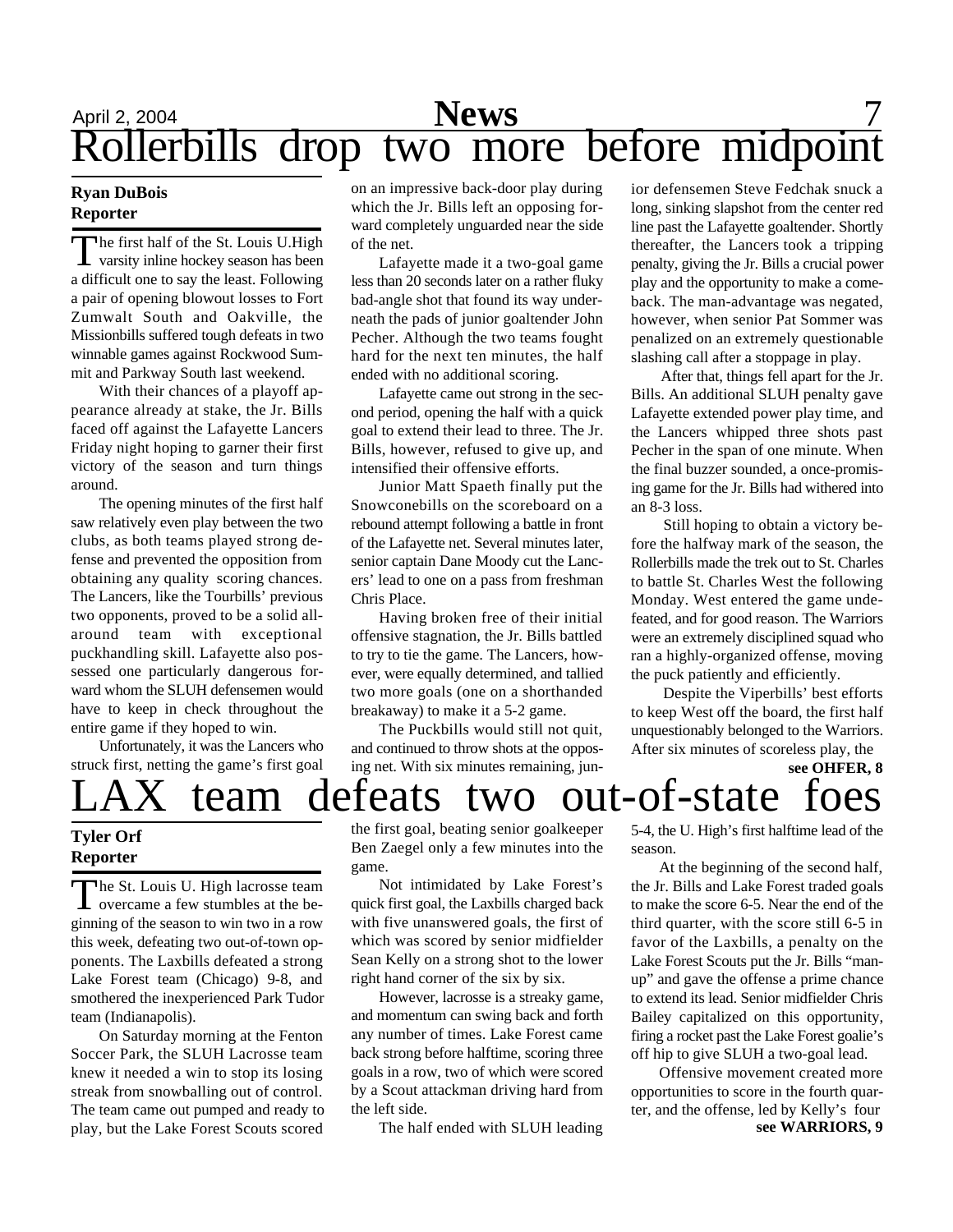### **8** April 2, 2004 ULTIMATUM

#### (from 6)

from then on to win 11-8 and secure a spot in the state championship game. SLUH also achieved its first victory of the season against DeSmet, avenging three earlier losses.

"(The semi-final game vs. DeSmet) was the most important game of the tournament for me. Losing to them on Saturday in pool play was really frustrating, and I felt like on Sunday we knew how to play," McCarthy said. "Everyone on the team wanted to win as much as I did."

In the other semifinal, Rockhurst defeated Webster 15-1, pitting them against SLUH.

SLUH and Rockhurst stepped out onto the field as the sun shone for the first time of the weekend. This gave life to the exhausted and outmanned Jr. Bills, who faced a team with 12 subs, as many as SLUH had players. In the early phases of the game, SLUH hung with the Rockhurst **OHFER** 

#### (from 7)

Warriors netted the game's first goal and banged in another several minutes later.

For the remainder of the half, it seemed as if things had settled down. With a little over two minutes remaining, however, the Warriors broke SLUH's defensive stand and opened the floodgates, racking up four goals in rapid succession. At the half's end, the Tourbills thus found themselves in a demoralizing 6-0 hole.

 The Jr. Bills fared better during the second half, but not much. St. Charles West matched their offensive flair with equally fervent backchecking, preventing the Jr. Bills from creating many real scoring opportunities. Although Moody was able to one-time a shot past the Warrior goaltender on a quick pass from senior Pat Sommer, it proved to be SLUH's only goal of the contest. The game ended in a 7- 1 victory for the Warriors.

 The Rollerbills will have one more chance to grab a win before the first half of the season comes to a close, facing off against St. Mary's this Tuesday night at 8:00 p.m. at All-American.

powerhouse, tying the game 3-3 and later trailing 5-4. However, this would be the last time SLUH would score, as they lost 15-4.

Weaver said, "Against DeSmet and Rockhurst we just stepped it up. We played frisbee like it should be played."

"I was really impressed with how we played. Everyone put forth a lot of effort. It took us a little while to gel, to really work as a team, but once we got into a good rhythm, I felt that we played really well," said McCarthy.

Despite the loss to Rockhurst, many felt that SLUH had the best time at the tournament, from blasting "Eye of the Tiger" over the boom box in the final to "Doing the Robot" to "Mr. Roboto" for Rockhurst after the game.

Junior Brian Hubbard led the team with17 touchdowns, while McCarthy and Austermann had 14 and 13 assists, respectively.

### PENN

#### (from 5)

Souza's match was the most difficult SLUH had all day.

Sophomore Stephen Hipkiss won his no. 2 singles match easily 6-1, 6-3.

Juniors Jack Horgan and Paul Eschen, playing no. 3 and no. 4, respectively, each double-bageled their opponents, winning 6-0, 6-0, and junior Jay Murphy completed the singles sweep for SLUH with a 6-1, 6-1 victory.

The three doubles teams had slightly more difficulty, losing a whole 12 games in those three matches. The no. 1 doubles team, composed of sophomore David Lesko and junior Jimmy Chassaing, won 6-4, 6-2. Seniors Pat Austermann and Tony Barsanti, of doubles team no. 1, won 6-4, 6-1, and the no. 2 doubles team, sophomore Kevin Howenstein and junior Andrew Casperson cruised 6-0, 6-1, completing an 8-0 victory for the Roddickbills.

The next match is Monday at Dwight Davis against Althoff.

**TQbills defeat Chaminade, 25-18, 25-13**



The Digbills defeated the Chaminade Red Devils in straight sets last night, 25-18, 25-13 at Chaminade. The St. Louis U. High volleyball team is now 3-1 on the season and 1-1 in MCC matches, 2-2 in games.

Senior Gregory Vollmer played

exceptionally well, with three service aces and numerous kills.

Senior Matt Huskey said, "It seems like we're really coming together.... We started off slow at CBC (the team's only loss), but that kind of got us into gear."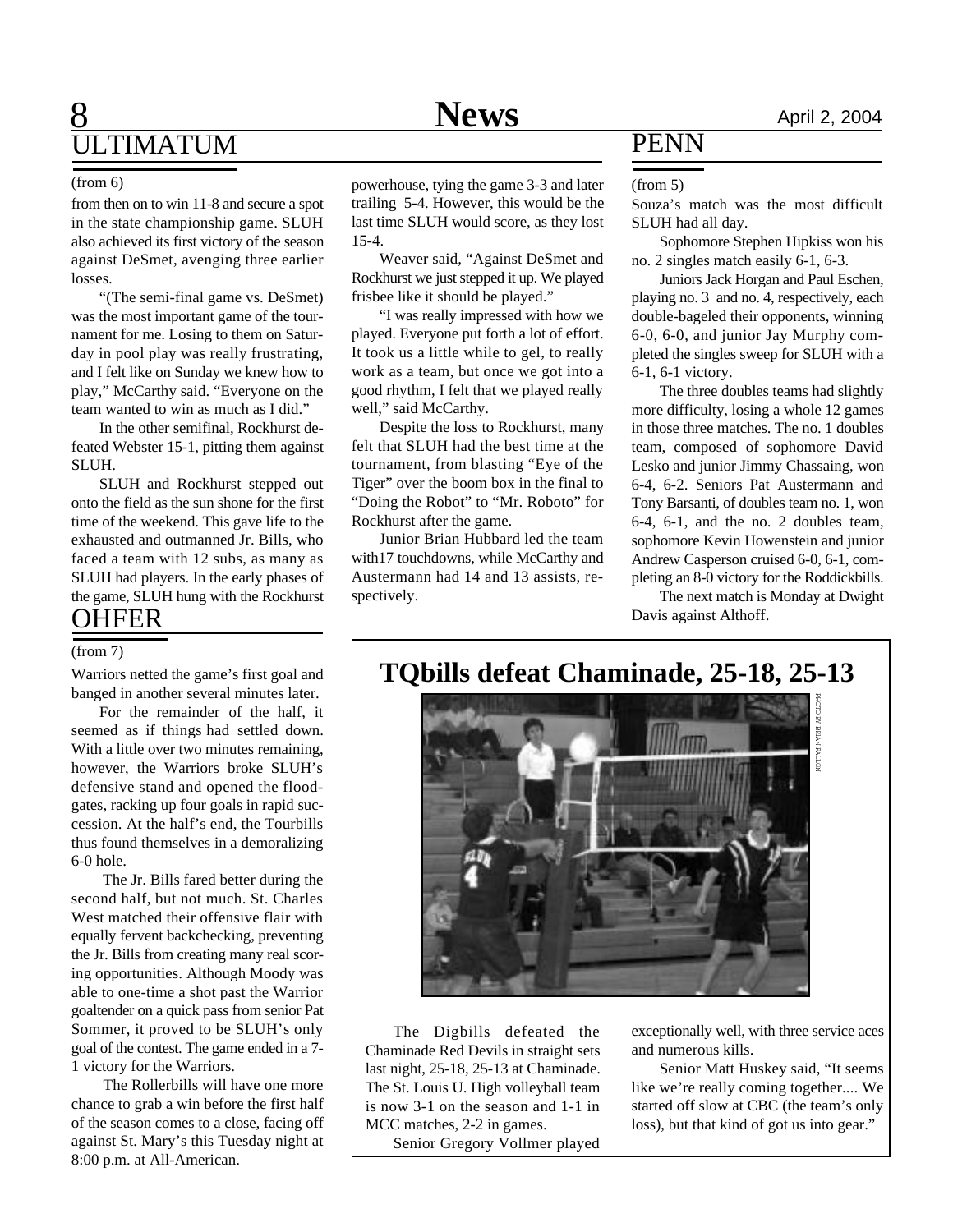### April 2, 2004 **News** 9 WARRIORS

goals on the day, fired in two more goals. Despite a final offensive run by the Lake Forest Scouts, the SLUH defense, anchored by seniors Adam Shalapin and Mike Talerico, played well and held Lake Forest to eight goals. The game ended with SLUH on top, 9-8.

Strong play on both the offensive and defensive sides of the ball led the Laxbills to their second win of the season on Tuesday against the Park Tudor Panthers from Indianapolis.

The SLUH offense started the game sluggishly, with missed passes, dropped balls, and a lack of offensive movement. But after two quick transition goals by junior attackman Joe Hof and senior attackman Jeff Steitz off passes from se-

(from 7) nior attackman Tyler Orf, the offense moved the ball well and settled into a rhythm. The smothering defense kept the Park Tudor Panthers to only a few shots on senior goalie Ben Zaegel, and the Jr. Bills went into halftime with a 10-0 lead on four goals by Hof and three goals by Steitz.

Sophomore replacement goalie Matt Yoon faced only a few shots in the second half, and super sophomore Alex Brescia added back-to-back goals on drives from the right side. The U. High lacrosse team added five more goals in the second half to cruise past Park Tudor 17-0.

The next league game for the Laxbills is Monday against the Vianney Golden Griffins at SLUH at 7p.m.

# TPXbills slug Red Devils, 6-2



**Junior Mike Deelo connects during Thursday's win over Chaminade**

*The BigLeagueChewbills faced off against MCC rival Chaminade last night and emerged victorious, with a score of 6-2. Junior ace Matt Ikemeier tossed a complete game and surrendered only two runs on three hits. Junior Ryan Morgan poked in three RBIs in the solid effort. The Jr. Bills are now 3-0 (1-0 MCC), and will play McCluer North tommorow at 4:15 p.m. at Forest Park.*

### —CORRECTION—

In last week's issue, *PN* Vol. 68 Issue 25, the article "Council addresses block schedule" inaccurately stated that the Instructional Council met on Thursday, March 25 to discuss block scheduling. The meeting was postponed until Friday, March 26, and the council did not discuss block scheduling until its meeting on Tuesday, March 30.

*P*

*rep* weekly high *N=* school **ewspaper.** 

*prepnews@sluh.org www.sluh.org* "Easter Egg Hiding Places" Credits

#### Volume LXVIII, Issue 26

**Editor in Chief:** Brian "Tuna Salad" Kane **Sports Editor:** W. David "Train Tracks" Mueller

**Editor:** Jon "Mr. Aylward's Briefcase" Kim

**Features Editor:** Charlie "Inside Other Eggs" Hall

**Assistant Editor:** Brian "Tabernacle" Fallon

**Core Staff:** Thomas "Jowels" Fontana, Greg "WMD Stockpiles" Fox, Timo "The Toilet" Kim, Tim "Medicine Cabinet" Huether, Brian "Inside a Chicken" Krebs, Alex "Omlette" Sciuto

**Staff:** Tim "Gutter" Elliott, Kyle "Undisclosed Location" Kloster

**Moderator:** Mr. Steve "Tackle Box" Missey

**Assistant Moderators:** Mr. Frank "Black Jelly Bean Jar" Kovarik, Mr. Chris "Mouth of a Snake" Schaeffer

**Computer Consultants:** Mr. Bob "Egg Carton" Overkamp, Mr. Tim "In Your Shoes" Rittenhouse

The *Prep News* is a publication of St. Louis University High school. Copyright ©2004 St. Louis University High School *Prep News.* No material may be reprinted without the permission of the moderators and editors.

### NEWSFLASH

#### $(from 2)$

get in touch with students, or faculty need to meet some of their club members unexpectedly."

Despite the changes, however, the scrolling system remains in its testing phase. The administration is resolving current problems about older monitors needing special remote controls to display the announcements and plans to evaluate the scrolling system at the end of the year.